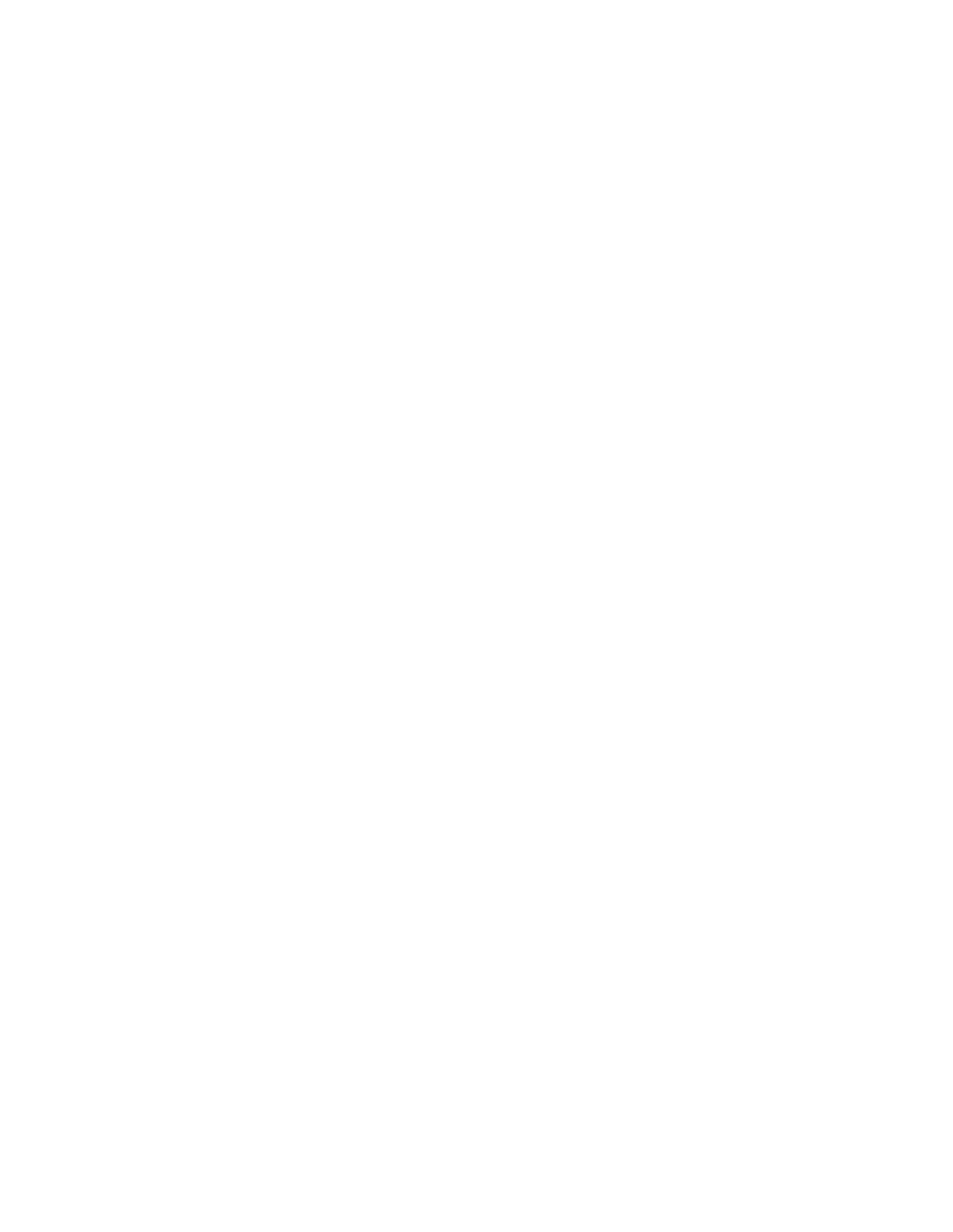Report date: 11/21/2018Case Description: Greenville Project- Site Prep

|                              |                         | $---$ Receptor #1 $---$    |              |            |        |                 |           |  |  |  |
|------------------------------|-------------------------|----------------------------|--------------|------------|--------|-----------------|-----------|--|--|--|
| Description<br>Nearest House | Land Use<br>Residential | Baselines (dBA)<br>Daytime | Evening<br>1 | Night<br>1 | 1      |                 |           |  |  |  |
|                              |                         |                            |              | Equipment  |        |                 |           |  |  |  |
|                              |                         |                            |              | Spec       | Actual | Receptor        | Estimated |  |  |  |
|                              |                         | Impact                     |              | Lmax       | Lmax   | <b>Distance</b> | Shielding |  |  |  |
| Description                  |                         | Device                     | Usage $(\%)$ | (dBA)      | (dBA)  | (feet)          | (dBA)     |  |  |  |
| Grader                       |                         | No                         |              | 40         | 85     | 1325            | 5         |  |  |  |
| Tractor                      |                         | No                         |              | 40         | 84     | 1325            | 5         |  |  |  |

|           |       |                                                                                                                                                                                                                                                                                                                                                                                                                                                                                         | Results                                                                                                                                                                                                                               |                 |                    |     |       |     |      |                 |                              |                 |       |                 |
|-----------|-------|-----------------------------------------------------------------------------------------------------------------------------------------------------------------------------------------------------------------------------------------------------------------------------------------------------------------------------------------------------------------------------------------------------------------------------------------------------------------------------------------|---------------------------------------------------------------------------------------------------------------------------------------------------------------------------------------------------------------------------------------|-----------------|--------------------|-----|-------|-----|------|-----------------|------------------------------|-----------------|-------|-----------------|
|           |       | Calculated (dBA)                                                                                                                                                                                                                                                                                                                                                                                                                                                                        |                                                                                                                                                                                                                                       |                 | Noise Limits (dBA) |     |       |     |      |                 | Noise Limit Exceedance (dBA) |                 |       |                 |
|           |       |                                                                                                                                                                                                                                                                                                                                                                                                                                                                                         | Day                                                                                                                                                                                                                                   |                 | Evening            |     | Night |     | Day  |                 | Evening                      |                 | Night |                 |
| Equipment |       | *Lmax<br>L <sub>10</sub>                                                                                                                                                                                                                                                                                                                                                                                                                                                                | Lmax                                                                                                                                                                                                                                  | L <sub>10</sub> | Lmax               | L10 | Lmax  | L10 | Lmax | L <sub>10</sub> | Lmax                         | L <sub>10</sub> | Lmax  | L <sub>10</sub> |
| Grader    |       | 51.5                                                                                                                                                                                                                                                                                                                                                                                                                                                                                    | 50.6 N/A                                                                                                                                                                                                                              | N/A             | N/A                | N/A | N/A   | N/A | N/A  | N/A             | N/A                          | N/A             | N/A   | N/A             |
| Tractor   |       | 50.5                                                                                                                                                                                                                                                                                                                                                                                                                                                                                    | 49.6 N/A                                                                                                                                                                                                                              | N/A             | N/A                | N/A | N/A   | N/A | N/A  | N/A             | N/A                          | N/A             | N/A   | N/A             |
|           | Total | 51.5                                                                                                                                                                                                                                                                                                                                                                                                                                                                                    | 53.1 N/A                                                                                                                                                                                                                              | N/A             | N/A                | N/A | N/A   | N/A | N/A  | N/A             | N/A                          | N/A             | N/A   | N/A             |
|           |       | $\begin{array}{ccccccccccccccccc} \multicolumn{4}{c}{} & \multicolumn{4}{c}{} & \multicolumn{4}{c}{} & \multicolumn{4}{c}{} & \multicolumn{4}{c}{} & \multicolumn{4}{c}{} & \multicolumn{4}{c}{} & \multicolumn{4}{c}{} & \multicolumn{4}{c}{} & \multicolumn{4}{c}{} & \multicolumn{4}{c}{} & \multicolumn{4}{c}{} & \multicolumn{4}{c}{} & \multicolumn{4}{c}{} & \multicolumn{4}{c}{} & \multicolumn{4}{c}{} & \multicolumn{4}{c}{} & \multicolumn{4}{c}{} & \multicolumn{4}{c}{} &$ | $\mathbf{r}$ and $\mathbf{r}$ are associated to the set of the set of the set of the set of the set of the set of the set of the set of the set of the set of the set of the set of the set of the set of the set of the set of the s |                 |                    |     |       |     |      |                 |                              |                 |       |                 |

\*Calculated Lmax is the Loudest value.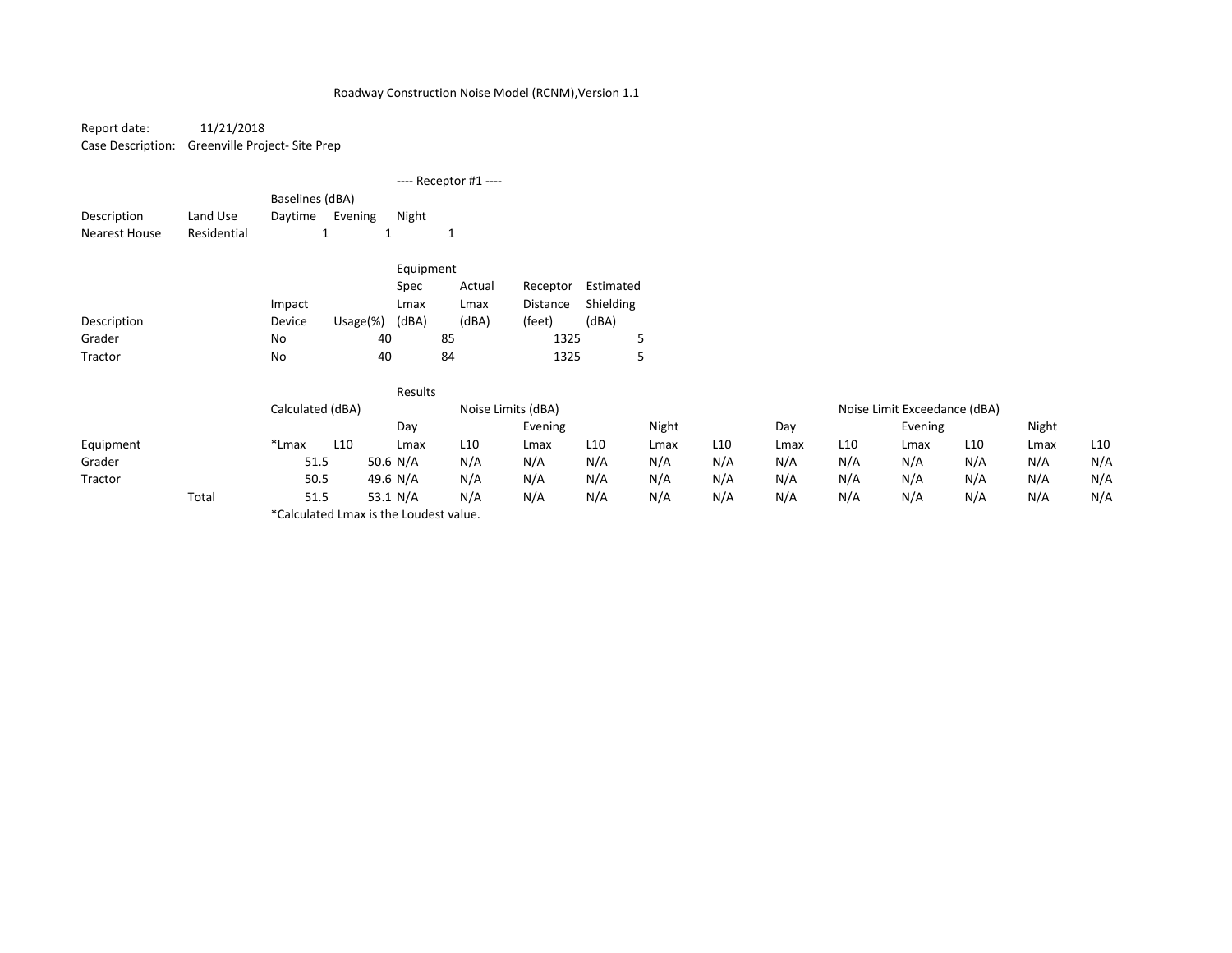Report date: 11/21/2018Case Description: Greenville Project- Grading

|               |             |                 |             |           | ---- Receptor #1 ---- |      |                 |           |
|---------------|-------------|-----------------|-------------|-----------|-----------------------|------|-----------------|-----------|
|               |             | Baselines (dBA) |             |           |                       |      |                 |           |
| Description   | Land Use    | Daytime         | Evening     | Night     |                       |      |                 |           |
| Nearest House | Residential | 1               |             | 1         | 1                     |      |                 |           |
|               |             |                 |             | Equipment |                       |      |                 |           |
|               |             |                 |             | Spec      | Actual                |      | Receptor        | Estimated |
|               |             | Impact          |             | Lmax      | Lmax                  |      | <b>Distance</b> | Shielding |
| Description   |             | Device          | $Usage(\%)$ | (dBA)     | (dBA)                 |      | (feet)          | (dBA)     |
| Concrete Saw  |             | No              | 20          |           |                       | 89.6 | 1325            | 5         |
| Dozer         |             | No              | 40          |           |                       | 81.7 | 1325            | 5         |
| Tractor       |             | No              | 40          |           | 84                    |      | 1325            | 5         |
| Tractor       |             | No              | 40          |           | 84                    |      | 1325            | 5         |

|              | Results |                                        |     |            |     |                    |                 |       |                 |      |                 |                              |                 |       |                 |
|--------------|---------|----------------------------------------|-----|------------|-----|--------------------|-----------------|-------|-----------------|------|-----------------|------------------------------|-----------------|-------|-----------------|
|              |         | Calculated (dBA)                       |     |            |     | Noise Limits (dBA) |                 |       |                 |      |                 | Noise Limit Exceedance (dBA) |                 |       |                 |
|              |         |                                        |     | Day        |     | Evening            |                 | Night |                 | Day  |                 | Evening                      |                 | Night |                 |
| Equipment    |         | *Lmax                                  | L10 | Lmax       | L10 | Lmax               | L <sub>10</sub> | Lmax  | L <sub>10</sub> | Lmax | L <sub>10</sub> | Lmax                         | L <sub>10</sub> | Lmax  | L <sub>10</sub> |
| Concrete Saw |         | 56.1                                   |     | 52.1 $N/A$ | N/A | N/A                | N/A             | N/A   | N/A             | N/A  | N/A             | N/A                          | N/A             | N/A   | N/A             |
| Dozer        |         | 48.2                                   |     | 47.2 N/A   | N/A | N/A                | N/A             | N/A   | N/A             | N/A  | N/A             | N/A                          | N/A             | N/A   | N/A             |
| Tractor      |         | 50.5                                   |     | 49.6 N/A   | N/A | N/A                | N/A             | N/A   | N/A             | N/A  | N/A             | N/A                          | N/A             | N/A   | N/A             |
| Tractor      |         | 50.5                                   |     | 49.6 N/A   | N/A | N/A                | N/A             | N/A   | N/A             | N/A  | N/A             | N/A                          | N/A             | N/A   | N/A             |
|              | Total   | 56.1                                   |     | 56 N/A     | N/A | N/A                | N/A             | N/A   | N/A             | N/A  | N/A             | N/A                          | N/A             | N/A   | N/A             |
|              |         | *Calculated Lmax is the Loudest value. |     |            |     |                    |                 |       |                 |      |                 |                              |                 |       |                 |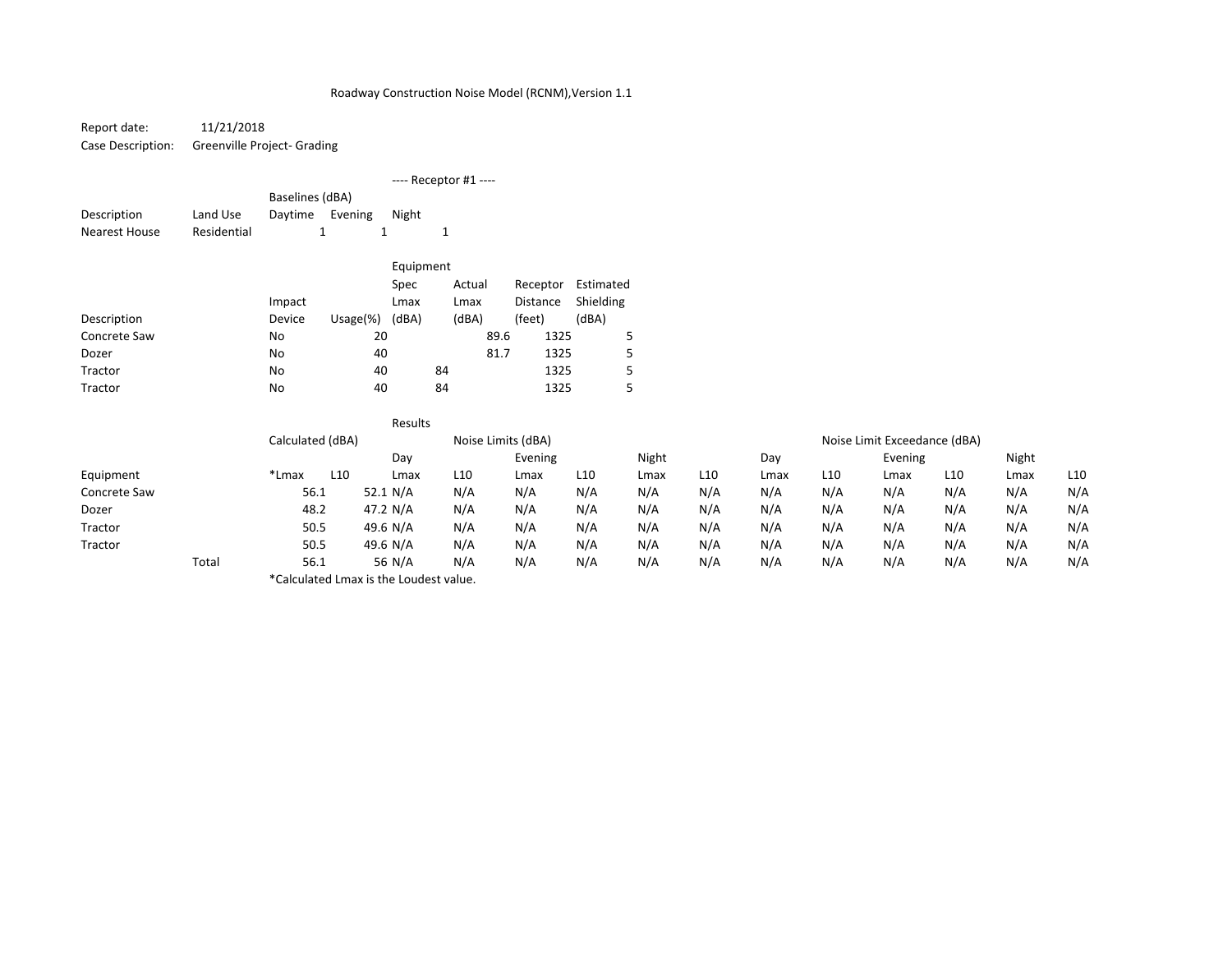Report date: 11/21/2018 Greenville Project- ConstructionCase Description:

---- Receptor #1 ----Baselines (dBA) Land Use Daytime Evening Night DescriptionNearest HouseResidential 1 <sup>1</sup> <sup>1</sup> EquipmentSpecActual Receptor Estimated<br>
Lmax Distance Shielding Lmax Distance Shielding Impact LmaxDescription Device Usage(%) (dBA) (dBA) (feet) (dBA) Cranee No 0 16 80.6 1325 5 Front End Loader No <sup>40</sup> 79.1 <sup>1325</sup> <sup>5</sup> Front End Loader No <sup>40</sup> 79.1 <sup>1325</sup> <sup>5</sup> Tractorr No 0 40 84 1325 5 Tractorr No 0 40 84 1325 5

|                  |                                        | Results                 |                 |                    |                 |       |                 |      |                 |                              |     |       |                 |
|------------------|----------------------------------------|-------------------------|-----------------|--------------------|-----------------|-------|-----------------|------|-----------------|------------------------------|-----|-------|-----------------|
|                  | Calculated (dBA)                       |                         |                 | Noise Limits (dBA) |                 |       |                 |      |                 | Noise Limit Exceedance (dBA) |     |       |                 |
|                  |                                        | Day                     |                 | Evening            |                 | Night |                 | Day  |                 | Evening                      |     | Night |                 |
| Equipment        | *Lmax                                  | L <sub>10</sub><br>Lmax | L <sub>10</sub> | Lmax               | L <sub>10</sub> | Lmax  | L <sub>10</sub> | Lmax | L <sub>10</sub> | Lmax                         | L10 | Lmax  | L <sub>10</sub> |
| Crane            | 47.1                                   | 42.1 N/A                | N/A             | N/A                | N/A             | N/A   | N/A             | N/A  | N/A             | N/A                          | N/A | N/A   | N/A             |
| Front End Loader | 45.6                                   | 44.7 N/A                | N/A             | N/A                | N/A             | N/A   | N/A             | N/A  | N/A             | N/A                          | N/A | N/A   | N/A             |
| Front End Loader | 45.6                                   | 44.7 N/A                | N/A             | N/A                | N/A             | N/A   | N/A             | N/A  | N/A             | N/A                          | N/A | N/A   | N/A             |
| Tractor          | 50.5                                   | 49.6 N/A                | N/A             | N/A                | N/A             | N/A   | N/A             | N/A  | N/A             | N/A                          | N/A | N/A   | N/A             |
| Tractor          | 50.5                                   | 49.6 N/A                | N/A             | N/A                | N/A             | N/A   | N/A             | N/A  | N/A             | N/A                          | N/A | N/A   | N/A             |
| Total            | 50.5                                   | 54.1 N/A                | N/A             | N/A                | N/A             | N/A   | N/A             | N/A  | N/A             | N/A                          | N/A | N/A   | N/A             |
|                  | *Calculated Lmax is the Loudest value. |                         |                 |                    |                 |       |                 |      |                 |                              |     |       |                 |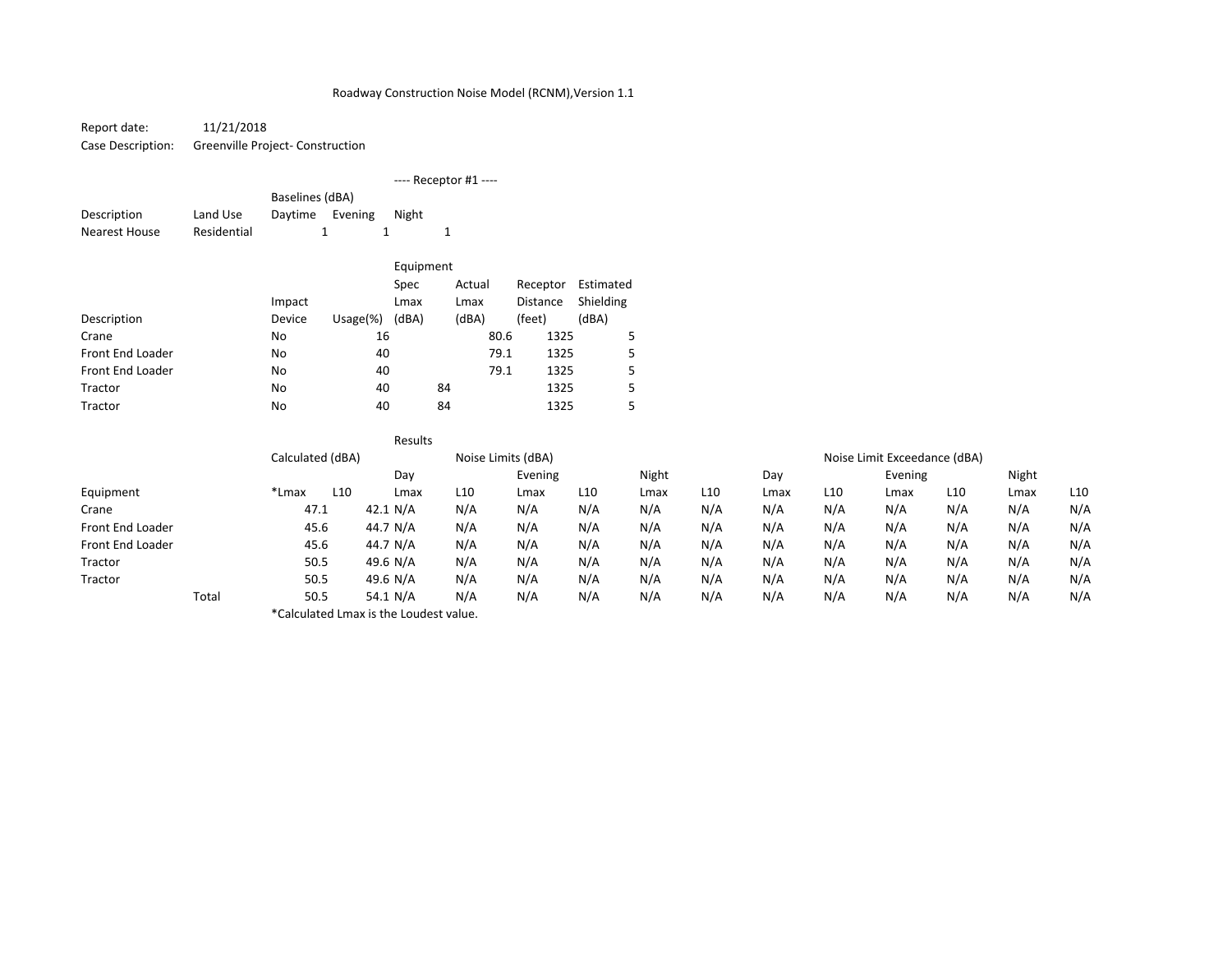Report date:Case Description:

 11/21/2018Greenville Project- Paving

|                      |             |                            |              | ---- Receptor #1 ---- |    |        |      |          |           |
|----------------------|-------------|----------------------------|--------------|-----------------------|----|--------|------|----------|-----------|
| Description          | Land Use    | Baselines (dBA)<br>Daytime | Evening      | Night                 |    |        |      |          |           |
| <b>Nearest House</b> | Residential | 1                          | 1            |                       | 1  |        |      |          |           |
|                      |             |                            |              |                       |    |        |      |          |           |
|                      |             |                            |              | Equipment             |    |        |      |          |           |
|                      |             |                            |              | Spec                  |    | Actual |      | Receptor | Estimated |
|                      |             | Impact                     |              | Lmax                  |    | Lmax   |      | Distance | Shielding |
| Description          |             | Device                     | Usage $(\%)$ | (dBA)                 |    | (dBA)  |      | (feet)   | (dBA)     |
| Drum Mixer           |             | No                         | 50           |                       |    |        | 80   | 1325     | 5         |
| Drum Mixer           |             | No                         | 50           |                       |    |        | 80   | 1325     | 5         |
| Drum Mixer           |             | No                         | 50           |                       |    |        | 80   | 1325     | 5         |
| Drum Mixer           |             | No                         | 50           |                       |    |        | 80   | 1325     | 5         |
| Paver                |             | No                         | 50           |                       |    |        | 77.2 | 1325     | 5         |
| Roller               |             | No                         | 20           |                       |    |        | 80   | 1325     | 5         |
| Tractor              |             | No                         | 40           |                       | 84 |        |      | 1325     | 5         |

|            |       |                          |                                        | Results         |                    |     |       |                 |      |                 |                              |                 |       |                 |
|------------|-------|--------------------------|----------------------------------------|-----------------|--------------------|-----|-------|-----------------|------|-----------------|------------------------------|-----------------|-------|-----------------|
|            |       | Calculated (dBA)         |                                        |                 | Noise Limits (dBA) |     |       |                 |      |                 | Noise Limit Exceedance (dBA) |                 |       |                 |
|            |       |                          | Day                                    |                 | Evening            |     | Night |                 | Day  |                 | Evening                      |                 | Night |                 |
| Equipment  |       | *Lmax<br>L <sub>10</sub> | Lmax                                   | L <sub>10</sub> | Lmax               | L10 | Lmax  | L <sub>10</sub> | Lmax | L <sub>10</sub> | Lmax                         | L <sub>10</sub> | Lmax  | L <sub>10</sub> |
| Drum Mixer |       | 46.5                     | 46.5 N/A                               | N/A             | N/A                | N/A | N/A   | N/A             | N/A  | N/A             | N/A                          | N/A             | N/A   | N/A             |
| Drum Mixer |       | 46.5                     | 46.5 N/A                               | N/A             | N/A                | N/A | N/A   | N/A             | N/A  | N/A             | N/A                          | N/A             | N/A   | N/A             |
| Drum Mixer |       | 46.5                     | 46.5 N/A                               | N/A             | N/A                | N/A | N/A   | N/A             | N/A  | N/A             | N/A                          | N/A             | N/A   | N/A             |
| Drum Mixer |       | 46.5                     | 46.5 N/A                               | N/A             | N/A                | N/A | N/A   | N/A             | N/A  | N/A             | N/A                          | N/A             | N/A   | N/A             |
| Paver      |       | 43.8                     | 43.7 N/A                               | N/A             | N/A                | N/A | N/A   | N/A             | N/A  | N/A             | N/A                          | N/A             | N/A   | N/A             |
| Roller     |       | 46.5                     | 42.5 $N/A$                             | N/A             | N/A                | N/A | N/A   | N/A             | N/A  | N/A             | N/A                          | N/A             | N/A   | N/A             |
| Tractor    |       | 50.5                     | 49.6 N/A                               | N/A             | N/A                | N/A | N/A   | N/A             | N/A  | N/A             | N/A                          | N/A             | N/A   | N/A             |
|            | Total | 50.5                     | 54.9 N/A                               | N/A             | N/A                | N/A | N/A   | N/A             | N/A  | N/A             | N/A                          | N/A             | N/A   | N/A             |
|            |       |                          | *Calculated Lmax is the Loudest value. |                 |                    |     |       |                 |      |                 |                              |                 |       |                 |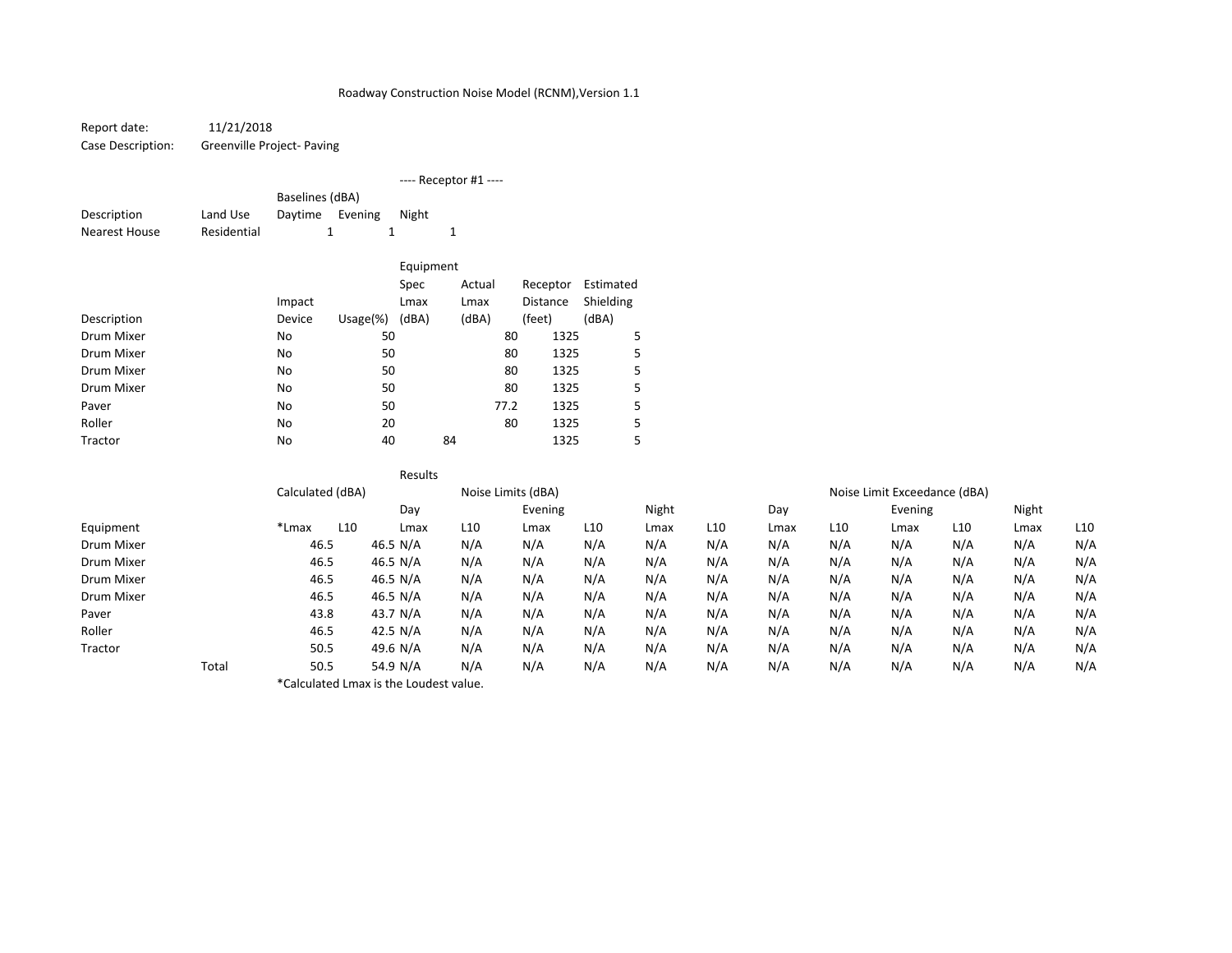# Existing Conditions

### TRAFFIC NOISE LEVELS AND NOISE CONTOURS

### Project Number: 169896 Project Name: Greenville Plaza Project

| <b>Background Information</b>                                                                 |                              |        |            |        |        |                    |        |                                                                                                               |         |     |                                       |     |
|-----------------------------------------------------------------------------------------------|------------------------------|--------|------------|--------|--------|--------------------|--------|---------------------------------------------------------------------------------------------------------------|---------|-----|---------------------------------------|-----|
| <b>Model Description:</b><br>Source of Traffic Volumes:<br><b>Community Noise Descriptor:</b> | Aliquot (2018)<br>$L_{dn}$ : |        | CNEL:      | x      |        |                    |        | FHWA Highway Noise Prediction Model (FHWA-RD-77-108) with California Vehicle Noise (CALVENO) Emission Levels. |         |     |                                       |     |
| Assumed 24-Hour Traffic Distribution:                                                         |                              | Day    | Evening    | Night  |        |                    |        |                                                                                                               |         |     |                                       |     |
| <b>Total ADT Volumes</b>                                                                      |                              | 77.70% | 12.70%     | 9.60%  |        |                    |        |                                                                                                               |         |     |                                       |     |
| Medium-Duty Trucks                                                                            |                              | 87.43% | 5.05%      | 7.52%  |        |                    |        |                                                                                                               |         |     |                                       |     |
| Heavy-Duty Trucks                                                                             |                              | 89.10% | 2.84%      | 8.06%  |        |                    |        |                                                                                                               |         |     |                                       |     |
|                                                                                               |                              |        |            | Design |        | <b>Vehicle Mix</b> |        |                                                                                                               |         |     | Distance in Feet                      |     |
| <b>Analysis Condition</b>                                                                     |                              | Median | <b>ADT</b> | Speed  | Alpha  | Medium             | Heavy  | CNEL at                                                                                                       |         |     | from Centerline of Roadway to Contour |     |
| Roadway, Segment                                                                              | Lanes                        | Width  | Volume     | (mph)  | Factor | <b>Trucks</b>      | Trucks | 100 Feet                                                                                                      | 70 CNEL |     | 65 CNEL 60 CNEL 55 CNEL               |     |
| <b>Northfront Road</b>                                                                        |                              |        |            |        |        |                    |        |                                                                                                               |         |     |                                       |     |
| Greenville Road to Herman Avenue                                                              | $\overline{2}$               | 0      | 8,300      | 40     | 0.5    | 4.1%               | 10.9%  | 64.8                                                                                                          | 45      | 97  | 209                                   | 451 |
| <b>Greenville Road</b>                                                                        |                              |        |            |        |        |                    |        |                                                                                                               |         |     |                                       |     |
| Northfront Road to Southfront Road                                                            | 2                            | 0      | 13,300     | 45     | 0.5    | 4.1%               | 10.9%  | 67.6                                                                                                          | 69      | 148 | 320                                   | 688 |

 $1$  Distance is from the centerline of the roadway segment to the receptor location.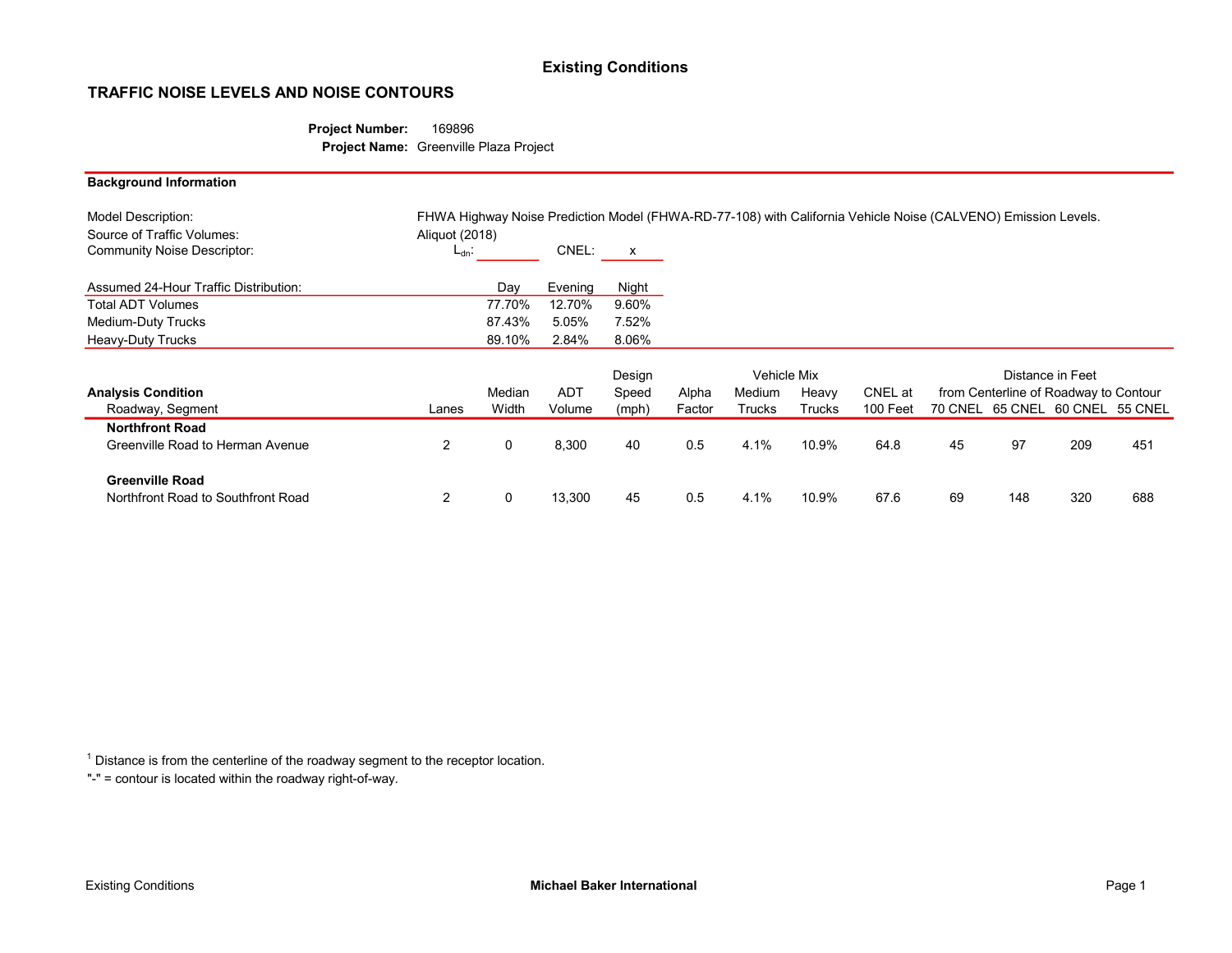# Existing Plus Project Conditions

## TRAFFIC NOISE LEVELS AND NOISE CONTOURS

### Project Number: 169896 Project Name: Greenville Plaza Project

| <b>Background Information</b>                                                                 |                              |        |            |        |        |                    |        |                                                                                                               |         |     |                                       |     |
|-----------------------------------------------------------------------------------------------|------------------------------|--------|------------|--------|--------|--------------------|--------|---------------------------------------------------------------------------------------------------------------|---------|-----|---------------------------------------|-----|
| <b>Model Description:</b><br>Source of Traffic Volumes:<br><b>Community Noise Descriptor:</b> | Aliquot (2018)<br>$L_{dn}$ : |        | CNEL:      | X      |        |                    |        | FHWA Highway Noise Prediction Model (FHWA-RD-77-108) with California Vehicle Noise (CALVENO) Emission Levels. |         |     |                                       |     |
|                                                                                               |                              |        |            |        |        |                    |        |                                                                                                               |         |     |                                       |     |
| Assumed 24-Hour Traffic Distribution:                                                         |                              | Day    | Evening    | Night  |        |                    |        |                                                                                                               |         |     |                                       |     |
| <b>Total ADT Volumes</b>                                                                      |                              | 77.70% | 12.70%     | 9.60%  |        |                    |        |                                                                                                               |         |     |                                       |     |
| Medium-Duty Trucks                                                                            |                              | 87.43% | 5.05%      | 7.52%  |        |                    |        |                                                                                                               |         |     |                                       |     |
| Heavy-Duty Trucks                                                                             |                              | 89.10% | 2.84%      | 8.06%  |        |                    |        |                                                                                                               |         |     |                                       |     |
|                                                                                               |                              |        |            | Design |        | <b>Vehicle Mix</b> |        |                                                                                                               |         |     | Distance in Feet                      |     |
| <b>Analysis Condition</b>                                                                     |                              | Median | <b>ADT</b> | Speed  | Alpha  | Medium             | Heavy  | CNEL at                                                                                                       |         |     | from Centerline of Roadway to Contour |     |
| Roadway, Segment                                                                              | Lanes                        | Width  | Volume     | (mph)  | Factor | <b>Trucks</b>      | Trucks | 100 Feet                                                                                                      | 70 CNEL |     | 65 CNEL 60 CNEL 55 CNEL               |     |
| <b>Northfront Road</b>                                                                        |                              |        |            |        |        |                    |        |                                                                                                               |         |     |                                       |     |
| Greenville Road to Herman Avenue                                                              | $\overline{2}$               | 0      | 10,100     | 40     | 0.5    | 4.1%               | 10.9%  | 65.7                                                                                                          | 51      | 111 | 239                                   | 514 |
| <b>Greenville Road</b>                                                                        |                              |        |            |        |        |                    |        |                                                                                                               |         |     |                                       |     |
| Northfront Road to Southfront Road                                                            | 2                            | 0      | 15,100     | 45     | 0.5    | 4.1%               | 10.9%  | 68.1                                                                                                          | 75      | 161 | 348                                   | 749 |

 $1$  Distance is from the centerline of the roadway segment to the receptor location.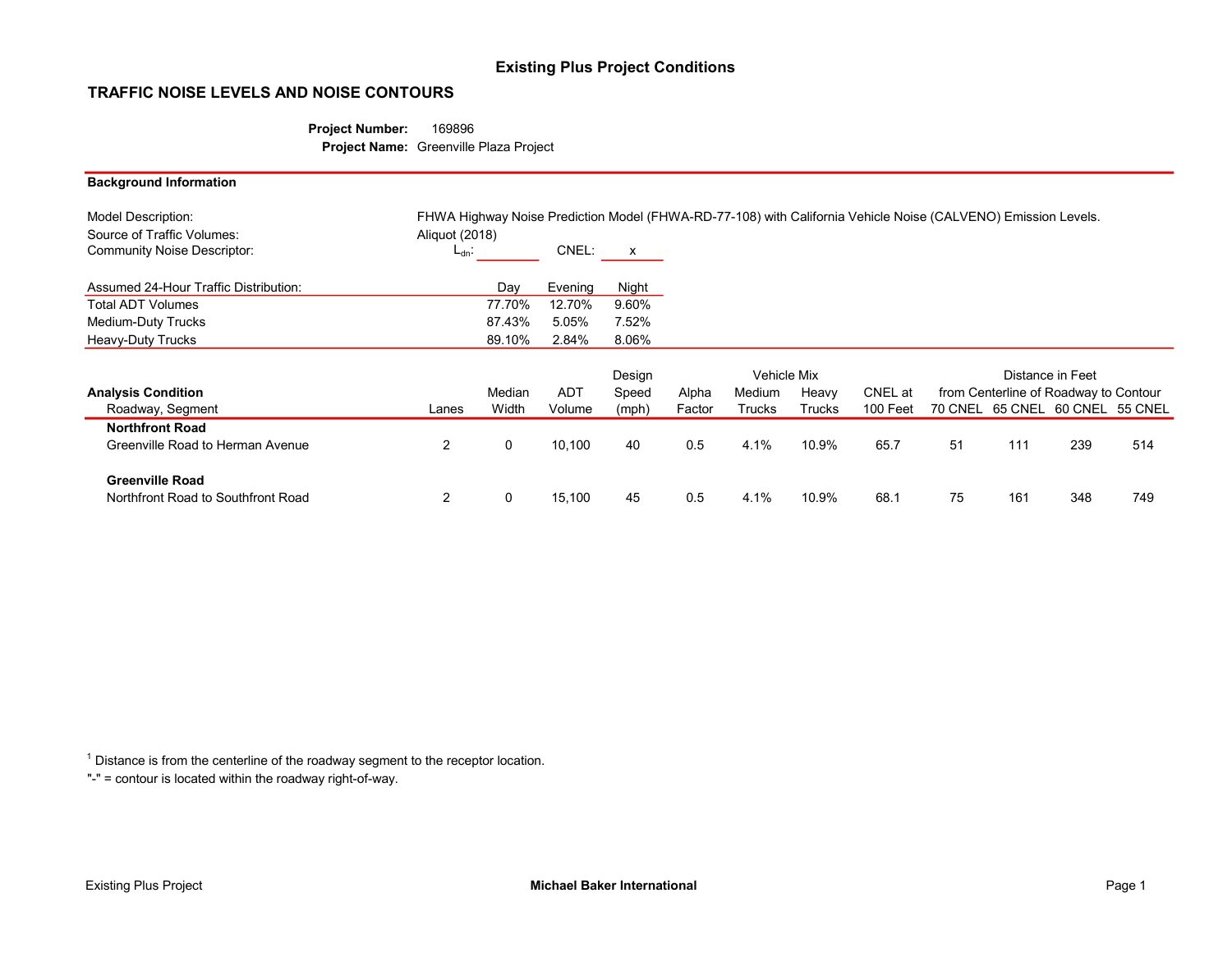# 2035 Project Conditions

### TRAFFIC NOISE LEVELS AND NOISE CONTOURS

### Project Number: 169896 Project Name: Greenville Plaza Project

| <b>Background Information</b>                           |                |        |            |        |        |               |               |                                                                                                               |         |     |                                       |     |
|---------------------------------------------------------|----------------|--------|------------|--------|--------|---------------|---------------|---------------------------------------------------------------------------------------------------------------|---------|-----|---------------------------------------|-----|
| <b>Model Description:</b><br>Source of Traffic Volumes: | Aliquot (2018) |        |            |        |        |               |               | FHWA Highway Noise Prediction Model (FHWA-RD-77-108) with California Vehicle Noise (CALVENO) Emission Levels. |         |     |                                       |     |
| Community Noise Descriptor:                             | $L_{dn}$ :     |        | CNEL:      | x      |        |               |               |                                                                                                               |         |     |                                       |     |
| Assumed 24-Hour Traffic Distribution:                   |                | Day    | Evening    | Night  |        |               |               |                                                                                                               |         |     |                                       |     |
| <b>Total ADT Volumes</b>                                |                | 77.70% | 12.70%     | 9.60%  |        |               |               |                                                                                                               |         |     |                                       |     |
| Medium-Duty Trucks                                      |                | 87.43% | 5.05%      | 7.52%  |        |               |               |                                                                                                               |         |     |                                       |     |
| Heavy-Duty Trucks                                       |                | 89.10% | 2.84%      | 8.06%  |        |               |               |                                                                                                               |         |     |                                       |     |
|                                                         |                |        |            | Design |        | Vehicle Mix   |               |                                                                                                               |         |     | Distance in Feet                      |     |
| <b>Analysis Condition</b>                               |                | Median | <b>ADT</b> | Speed  | Alpha  | Medium        | Heavy         | CNEL at                                                                                                       |         |     | from Centerline of Roadway to Contour |     |
| Roadway, Segment                                        | Lanes          | Width  | Volume     | (mph)  | Factor | <b>Trucks</b> | <b>Trucks</b> | 100 Feet                                                                                                      | 70 CNEL |     | 65 CNEL 60 CNEL 55 CNEL               |     |
| <b>Northfront Road</b>                                  |                |        |            |        |        |               |               |                                                                                                               |         |     |                                       |     |
| Greenville Road to Herman Avenue                        | $\overline{2}$ | 0      | 11,600     | 40     | 0.5    | 4.1%          | 10.9%         | 66.3                                                                                                          | 56      | 122 | 262                                   | 564 |
| <b>Greenville Road</b>                                  |                |        |            |        |        |               |               |                                                                                                               |         |     |                                       |     |
| Northfront Road to Southfront Road                      | 2              | 0      | 18,600     | 45     | 0.5    | 4.1%          | 10.9%         | 69.0                                                                                                          | 86      | 185 | 400                                   | 861 |

 $1$  Distance is from the centerline of the roadway segment to the receptor location.